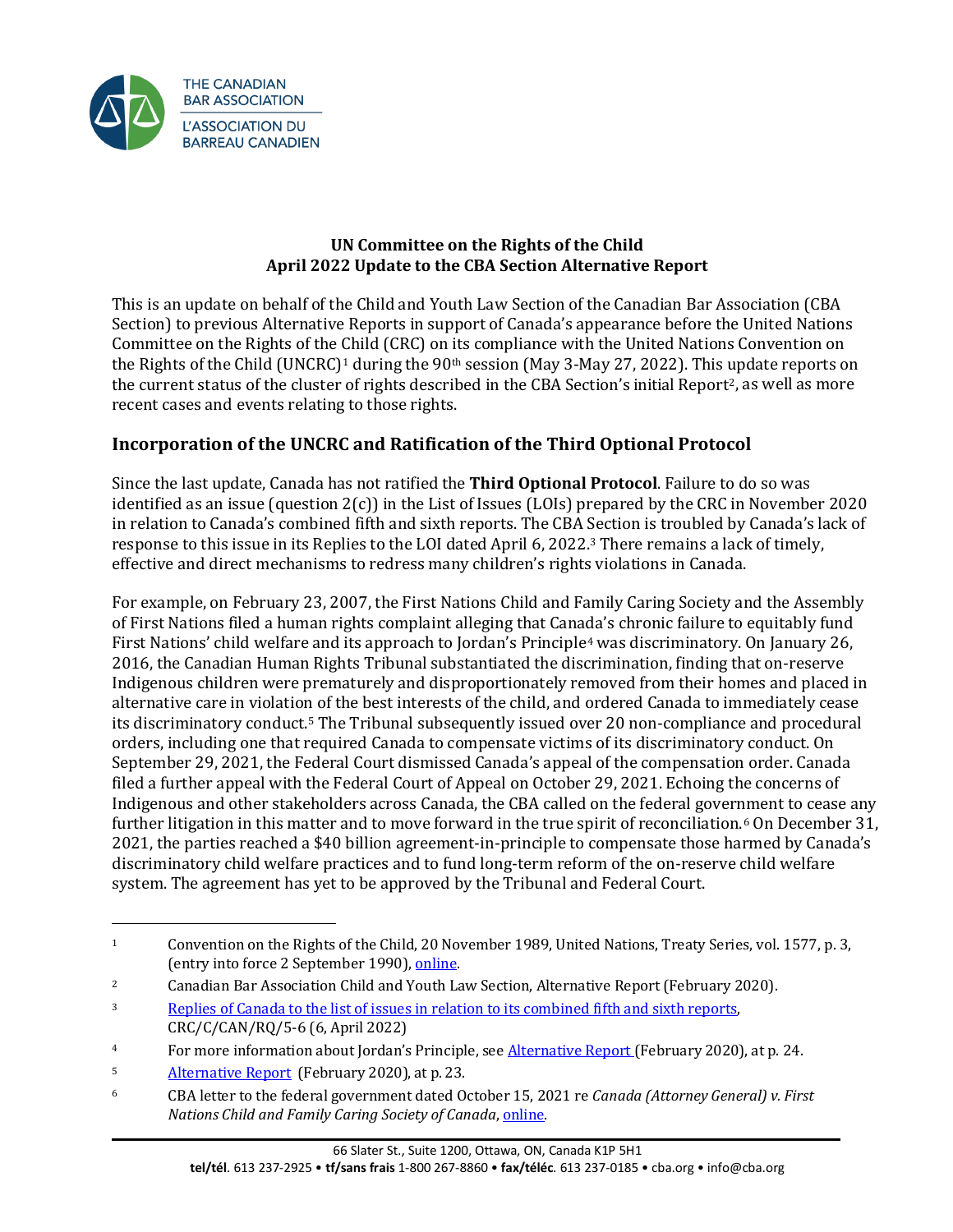It took over 14 years to reach this resolution-in-principle. In many instances like this one, there are no direct mechanisms to redress violations of children's rights under the UNCRC. Domestic remedies to rights violations are also often inaccessible to children. Timely resolutions are unlikely, with the pandemic exacerbating delays in the judicial system.7 Swift action on ratification of the **Third Optional Protocol** remains necessary.

With few exceptions, Canada has also **failed to incorporate the UNCRC into domestic law**. While the federal government references the UNCRC in the preamble to *An Act respecting First Nations, Inuit and Métis children, youth and families8* which came into effect on January 1, 2020, it failed to explicitly incorporate the UNCRC into the amended *Divorce Act*,9 which came into force on March 1, 2021, despite calls to do so.10 Provincial and territorial governments that amended their family law legislation to align with the *Divorce Act* amendments similarly failed to reference the UNCRC.11 As noted in the initial CBA Section Alternative Report, while the UNCRC has interpretive value in legal decision-making, its articles are secondary to Canadian domestic law to the extent of any inconsistency.12 The Canadian government asserts that a review of existing federal, provincial and territorial domestic laws was undertaken prior to ratification, and on an ongoing basis since, to ensure conformity with the UNCRC, making it unnecessary to directly incorporate the UNCRC into domestic law.13 Conformity is often superficial, however, and provincial governments, have taken contradictory positions in some contexts. See, for example, the position of the Ontario government in *F. v. N.*<sup>14</sup>, a cross-border parenting dispute involving a country that is not a signatory to the Hague Convention on the Civil Aspects of International Child Abduction. In a pending appeal to the Supreme Court of Canada which involves the proper interpretation of the best interests of the child in the context of discretionary return orders, the intervener, Attorney General for Ontario, suggests that the UNCRC can only assist the Court in a contextual approach to statutory interpretation when there is "ambiguity" in the legislation.15 This significantly minimizes the importance of the UNCRC and highlights the need for direct incorporation of the Convention into domestic law.

In its Replies to the LOIs, the federal government claims that Canada's federal framework does not allow for the adoption of "national laws" to implement the UNCRC as has been recommended by the CRC. This overlooks the federal government's ability to legislate in areas of federal jurisdiction and its influence on provincial and territorial legislative initiatives.

<sup>7</sup> [Update](https://www.cba.org/CMSPages/GetFile.aspx?guid=9d2fb019-31e6-4466-ab8a-bcfd0f4095bf) to the Alternative Report (October 2020), at pp. 1-2; C. Houston, R. Birnbaum, N. Bala *et al.*, *Ontario family justice in "lockdown": Early pandemic cases and professional experience*, Fam. Ct. Rev. 1 (2022), at 2.

<sup>8</sup> *[An Act respecting First Nations, Inuit and Métis children, youth and families](https://laws.justice.gc.ca/eng/acts/F-11.73/index.html)*, S.C. 2019, c. 24.

<sup>9</sup> *[Divorce Act](https://laws-lois.justice.gc.ca/eng/acts/d-3.4/)*, R.S.C., 1985, c. 3 (2nd Supp.).

<sup>10</sup> [Alternative](https://www.cba.org/CMSPages/GetFile.aspx?guid=fdb96dc7-35e0-4b6d-8918-40ba6607582a) Report (February 2020), at footnote 79.

<sup>11</sup> See, for example, Ontario's *Children's Law Reform Act*[, R.S.O. 1990, c. C.12,](https://www.ontario.ca/laws/statute/90c12) New Brunswick's *Family Law Act*, [S.N.B. 2020, c. 23,](https://canlii.ca/t/55c2s) and Saskatchewan's *Children's Law Act*[, S.S. 2020, c. 2.](https://canlii.ca/t/54x3k)

<sup>12</sup> [Alternative](https://www.cba.org/CMSPages/GetFile.aspx?guid=fdb96dc7-35e0-4b6d-8918-40ba6607582a) Report (February 2020), at p. 3.

<sup>&</sup>lt;sup>13</sup> Written replies of Canada to the List of Issues concerning additional and updated information related to the third and fourth combined periodic reports of Canada, CRC/C/CAN/3-4, 21 January 2013, at para. 7; see also[, Common Core Document of Canada,](https://opencanada.blob.core.windows.net/opengovprod/resources/96f0aa59-ca98-4355-a494-3f753972802b/04a_common_core_document_2019_final.pdf?sr=b&sp=r&sig=LGb5rOwU2oZN5eXqkeWBCaMMN1kpMW/JbhZ5N%2B8pyDk%3D&sv=2015-07-08&se=2022-04-03T20%3A07%3A07Z) at para. 136; and *[Children: The Silenced Citizens](https://sencanada.ca/content/sen/Committee/391/huma/rep/rep10apr07-e.pdf)*, *Effective [Implementation of Canada's International Obligations with respect to the Rights of Children](https://sencanada.ca/content/sen/Committee/391/huma/rep/rep10apr07-e.pdf)*, Final Report of the Senate Standing Committee on Human Rights, April 2007, at pp. 7-16 and 224-240.

<sup>14</sup> *N. v. F.*, [2021 ONCA 614,](https://canlii.ca/t/jj24z) appeal before the Supreme Court of Canada pending [\(SCC case no. 39875\)](https://www.scc-csc.ca/case-dossier/info/sum-som-eng.aspx?cas=39875).

<sup>15</sup> [Factum of Intervener, Attorney General of Ontario,](https://www.scc-csc.ca/case-dossier/info/af-ma-eng.aspx?cas=39875) dated March 10, 2022, at para 20.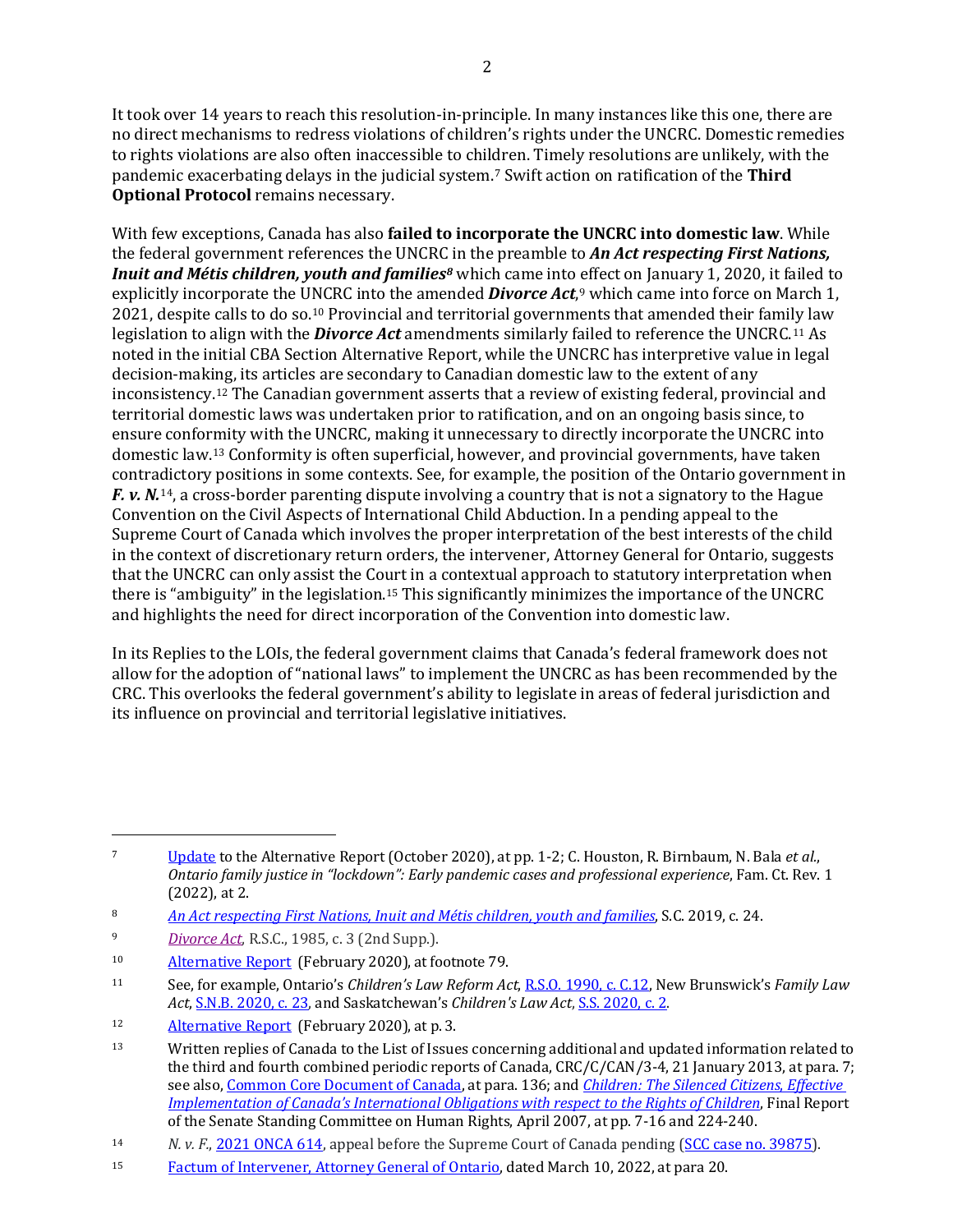The Replies to the LOIs16 also note the federal government's enactment of the *[United Nations Declaration](https://laws-lois.justice.gc.ca/eng/acts/u-2.2/)  [on the Rights of Indigenous Peoples Act](https://laws-lois.justice.gc.ca/eng/acts/u-2.2/)* on June 21, 2021.17 The CBA Section urges the federal government to take steps to enact similar legislation for the UNCRC, including the requirement for an action plan and annual reporting, to send an unequivocal message regarding Canada's domestic implementation obligations with respect to the Convention. Provincial and territorial government alignment with such legislation should be encouraged through the Forum of Ministers on Human Rights referenced in the government's Replies to the LOIs (at para. 11), which should be urged to meet more frequently than the stated once every two years.18

# **National Commissioner for Children and Youth**

In its February 2020 Alternative Report, the CBA Section recommended that Canada establish an independent national human rights institution with a mandate to protect and promote the rights of children and youth at the federal level. In its October 2020 update, the CBA Section reported that in June 2020, Senator Rosemary Moodie introduced Private Members Bill S-217, *An Act to establish the Office of the Commissioner for Children and Youth in Canada.19* The Senator identified three main areas of action for the Commissioner: acting as an independent officer of Parliament who will hold Parliament accountable on its obligations for the well-being of Canadian children and youth and to ensure that their rights are respected; collaborating with various levels of government and communities to work on behalf of children and youth and advocate for their needs; and elevating the voice of children and youth in political discourse. The Bill died when Parliament prorogued in August 2020, and was reintroduced on September 30, 2020 as Bill S-210.20 The new Bill also died when a federal election was called on September 20, 2021. There is no indication that the Bill will be revived, leaving a significant gap in the promotion and implementation of children's rights in areas of federal jurisdiction.

As noted in the February 2020 CBA Section Report, provincial mandates and resources of independent human rights institutions to promote the rights, interests and views of children and youth vary. The Northwest Territories do not have an office promoting the rights, interests and views of children, and four Canadian jurisdictions have offices with multiple mandates.21 Of significant concern, in the province

<sup>16</sup> Written replies of Canada to the List of Issues concerning additional and updated information related to the third and fourth combined periodic reports of Canada, at para. 70.

<sup>17</sup> The *Act* requires the federal government to take all measures necessary to ensure the laws of Canada (including future laws) are consistent with the United Nations Declaration of the Rights of Indigenous Peoples (UNDRIP); to prepare and implement an action plan to achieve the objectives of UNDRIP; and to submit annual reports to Parliament on the measures taken to ensure the laws of Canada are consistent with UNDRIP and on the action plan. The *Act* affirms UNDRIP to apply in Canadian law and includes a non-derogation clause, per which active measures must be taken to uphold and implement Indigenous rights as affirmed by Canada's Constitution, and that there should be no abrogation or derogation from them. The affirmation of application in Canadian law makes UNDRIP an important source to interpret federal law. Many provincial and territorial governments are using UNDRIP as the framework for reconciliation to engage with Indigenous peoples on matters that affect them. For example, British Columbia adopted the *Declaration on the Rights of Indigenous Peoples Act* in November 2019. See Government of Canada, online.

<sup>18</sup> As noted in the federal government's Replies to the LOIs, federal, provincial and territorial Ministers also endorsed a Protocol for Follow-up to Recommendations from International Human Rights Bodies and an Engagement Strategy on Canada's International Human Rights Reporting Process (at para. 11).

<sup>19</sup> *An Act to establish the Office of the Commissioner for Children and Youth in Canada*[, Bill S-217](https://parl.ca/DocumentViewer/en/43-1/bill/S-217/first-reading) (June 16, 2020).

<sup>20</sup> *An Act to establish the Office of the Commissioner for Children and Youth in Canada*[, Bill S-210](https://parl.ca/DocumentViewer/en/43-2/bill/S-210/first-reading) (September 30, 2020).

<sup>&</sup>lt;sup>21</sup> In Quebec, the office is part of the Quebec Human Rights and Youth Rights Commission. In Nova Scotia, it is part of the Youth Division of the Ombudsman's Office. In New Brunswick, the Office of the Child, Youth and Senior Advocate has a mandate to promote the rights of seniors, as well as children and youth.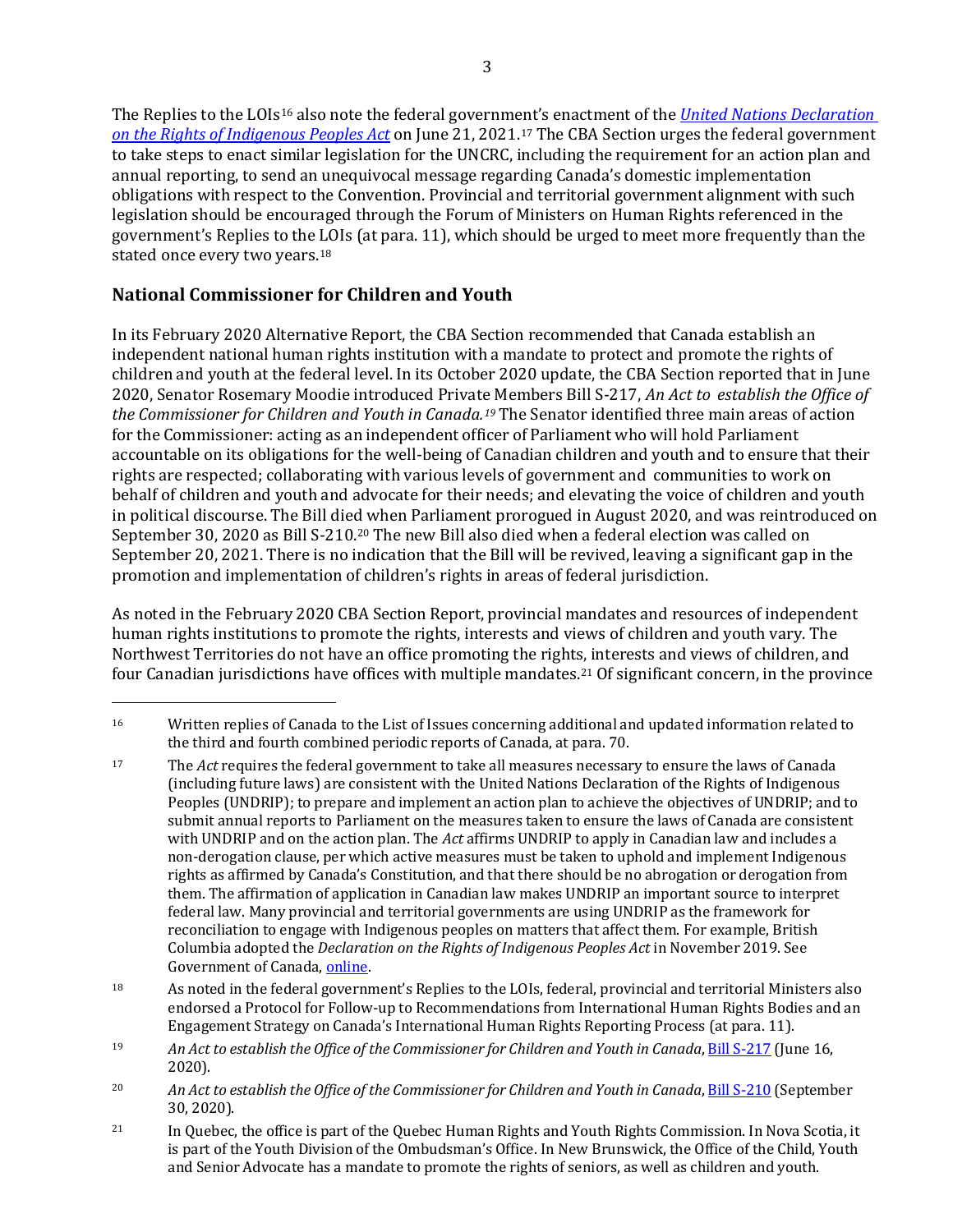of Ontario, the Office of the Provincial Advocate for Children and Youth was closed in April 2019 following repeal of the *Provincial Advocate for Children and Youth Act, 2007*.22 Only some of its functions were transferred to the Children and Youth Unit of the Ontario Ombudsman's Office. This has resulted in ongoing gaps in services to vulnerable children and young people.

In a positive development in the province of Prince Edward Island (PEI), the PEI Office of the Child and Youth Advocate officially opened on July 15, 2020 following the appointment of Marvin Bernstein as the first Independent Statutory Child and Youth Advocate for PEI and proclamation of the PEI *[Child and](https://www.princeedwardisland.ca/sites/default/files/legislation/c-04-3-child_and_youth_advocate_act.pdf)  [Youth Advocate Act](https://www.princeedwardisland.ca/sites/default/files/legislation/c-04-3-child_and_youth_advocate_act.pdf)*.

### **Child Rights Impact Assessments**

In its February 2020 Report, the CBA Section recommended that Canada and the provincial and territorial governments mandate Child Rights Impact Assessments (CRIA) for all new bills, regulations, policies and budgets that impact the rights and best interests of children. In its Replies to the LOIs, Canada indicates that the federal Interdepartmental Working Group on Children's Rights partnered with children's rights experts in 2018 to offer CRIA training for federal government officials. In 2020-21, the federal government also engaged with a civil society Advisory Group to inform the development of a CRIA tool. This is a positive development, but the tool has yet to be launched and applied to any federal legislation or policies. Except for the initiatives described below, there are no indications of provincial or territorial proposals to implement CRIA.

As a further positive development, PEI was the first province to pass motions calling for the implementation and public disclosure of CRIA in all policy and legislative developments.23 These motions, although non-binding, were passed unanimously in October and November 2021. This is also the first time in Canada that a provincial government has committed to making its CRIA public. These motions show significant progress in the progressive realization of the human rights of all children and youth in PEI, and mirror the Preamble of the PEI *Child and Youth Advocate Act* which states that the "Government of Prince Edward Island is committed to ensuring that the rights, interests and viewpoints of children and youth are considered in matters affecting them."

In December 2021, the David Asper Centre for Constitutional Rights released its mandated [CRIA](https://www.childandyouthadvocatepei.ca/sites/www.childandyouthadvocatepei.ca/files/OCYA%20Promoting%20the%20Rights%20re%20CRIA%2012.2.21_0.pdf) on the proposed new child protection legislation in Prince Edward Island, which contained 10 recommendations. In February 2022, the Child and Youth Advocate Office amplified the report in a [letter](https://www.childandyouthadvocatepei.ca/sites/www.childandyouthadvocatepei.ca/files/FINAL%20OCYA%20Submission%20with%20Cover%2002.23.22.pdf) to the PEI Legislative Assembly Standing Committee on Health and Social Development.

In March 2022, the Yukon Child and Youth Advocate Office submitted [a CRIA](https://www.ycao.ca/cria) to the Minister of Health and Social Services on Bill No. 11, *Act to Amend the Child and Family Services Act (2022)*.24 The intent of the CRIA is to ensure the forthcoming child protection legislation complies with the UNCRC and upholds the highest standard for children's rights with special regard for healing and recovery of Indigenous families. Yukon's Child and Youth Advocate, Annette King, further recommended that the CRIA be tabled in the Legislative Assembly to complement Bill No. 11, to better inform members of the Legislative Assembly, as well as the public, of discussion and questions on Bill No. 11 and the extent to which it upholds the rights of Yukon children and youth. This is the first time in Yukon's history that a formal CRIA has been applied in the legislative process.

<sup>22</sup> [Alternative](https://www.cba.org/CMSPages/GetFile.aspx?guid=fdb96dc7-35e0-4b6d-8918-40ba6607582a) Report (February 2020), at p. 8.

<sup>23</sup> See Appendix A.

<sup>24</sup> Bill No. 11, *[Act to Amend the Child and Family Services Act](https://yukonassembly.ca/sites/default/files/2022-03/35-1-bill011-act-amend-child-family-services-act-2022.pdf) (2022)*.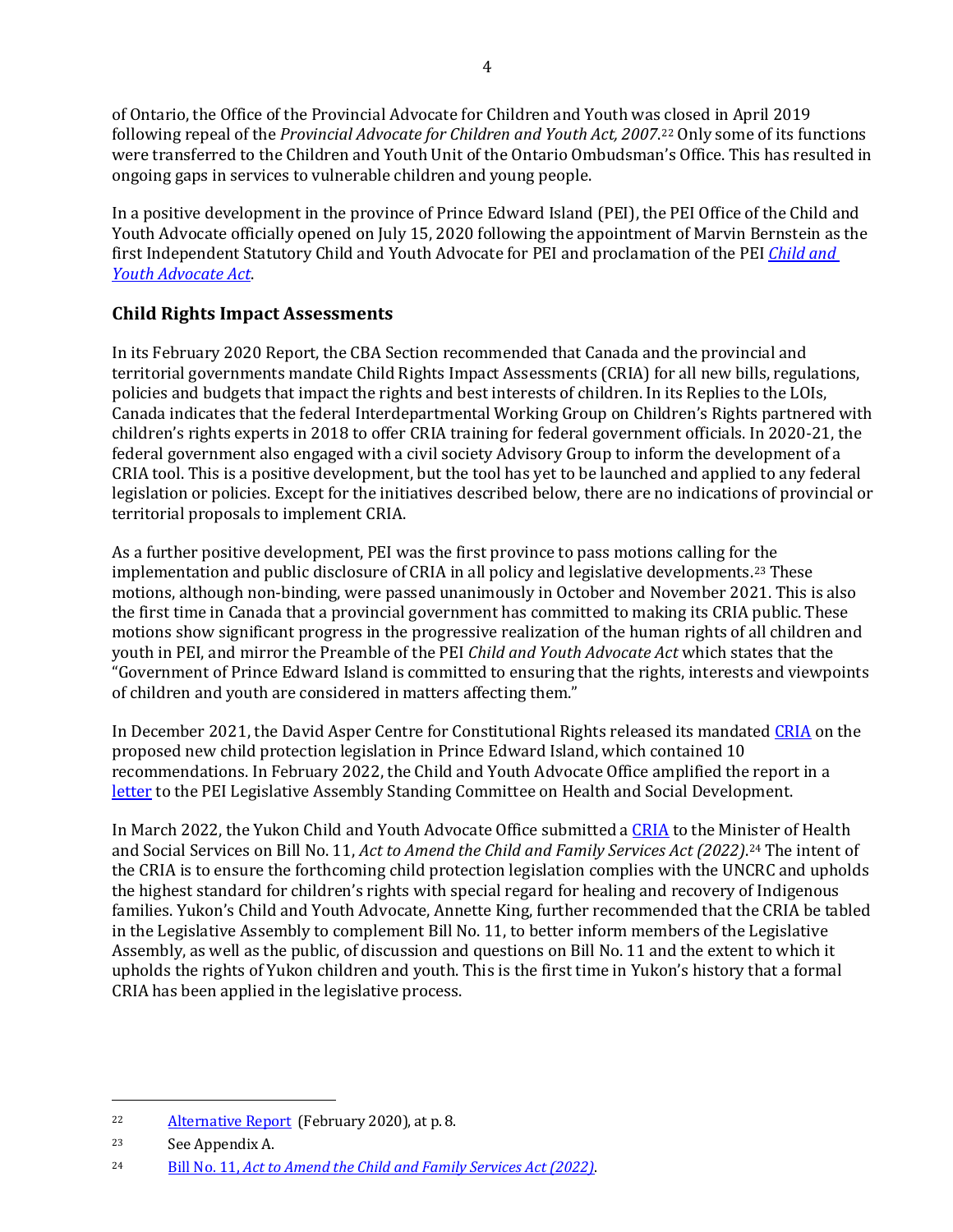### **Education for Judges and Lawyers**

In its initial Report, the CBA Section recommended that governments and legal organizations in Canada facilitate mandatory, comprehensive, in-depth and ongoing child rights education with a focus on the UNCRC, and that governments and organizations promote access to justice for children by creating and implementing a roadmap focused on children and their rights.

To that end, Canada's National Judicial Institute, with support of the Canadian Judicial Council, will present a three-day national conference for judges on *Access to Justice for Children: Implementing Child Rights* in Quebec in May 2022. The conference will consider why child rights matter in all areas of law, what it means for children to have the right to participate in decisions that affect them, how to implement child rights in the courtroom, and how to incorporate child rights effectively into judicial decision-making. Seven young adults with lived experiences as children and youth in Canada's justice system are part of the conference faculty. The conference is co-chaired by The Honourable Donna Martinson (retired justice of the British Columbia Supreme Court) and Justice Freya Kristjanson of the Ontario Superior Court of Justice.

In November 2020, the Law Society of Ontario hosted a full-day program on *Access to Justice: Recognizing the Rights of Children under the UN Convention,* focusing on the importance of children's participation in justice processes and the implementation of Canada's obligations under the UNCRC. Topics encompassed the rights of Indigenous, LGBTQIPSA, racialized and migrant children and youth. Faculty included youth with lived experience, a member of the CRC, first instance and appellate judges, as well as lawyers with extensive child rights experience.

Between October 2021 and March 2022, the Ontario Bar Association Child and Youth Law Section ran a five-part webinar series on *Ethical and Practical Considerations when Working with and for Young People*. Topics included an introduction to the UNCRC and how to use it, as well as issues related to children's meaningful participation and legal representation in legal processes<sup>25</sup>.

In May 2021, the Interdisciplinary Research Laboratory on the Rights of the Child (IRLRC) at the Faculty of Law, Civil Law Section of the University of Ottawa, organized a 2-day international online conference on *Children's Access to and Participation in Justice: A Critical Assessment.* The conference supported efforts in favour of children's access to justice, such as the Call for Action to achieve Sustainable Development Goal No. 1626 for children. It further sought to delineate children's access to justice in a global way by addressing current challenges, asking questions that have not yet been asked and bringing new perspectives to existing problems.

In September 2021 the New Brunswick Office of the Child and Youth Advocate and the Université de Moncton jointly hosted an online program for the 10th edition of the International Summer Course on the Rights of the Child with a thematic focus on Child's Rights in Times of Pandemic. Highlights of the training included an opening keynote by UN Special Rapporteur on Violence to Children, Najat M'jid, a focus on pandemic impacts from the former Chair of the CRC, Renate Winter, and updates by Dr. Ziba Vaghri on the development of th[e GlobalChild](https://www.unb.ca/globalchild/) platform for monitoring child rights. In June 2022, the summer course will return to in-person sessions at the Université de Moncton campus for an 11<sup>th</sup> edition on the theme of Article 23: The World's Largest Minority: Focus on the rights of children and youth with disabilities.

<sup>&</sup>lt;sup>25</sup> See als[o Canadian Bar Association - The CBA Child Rights Toolkit,](https://www.cba.org/Publications-Resources/Practice-Tools/Child-Rights-Toolkit) which is being updated in 2022.

<sup>&</sup>lt;sup>26</sup> United Nations, Sustainable Development Goals, <u>No. 16: Promote just peaceful and inclusive societies</u>.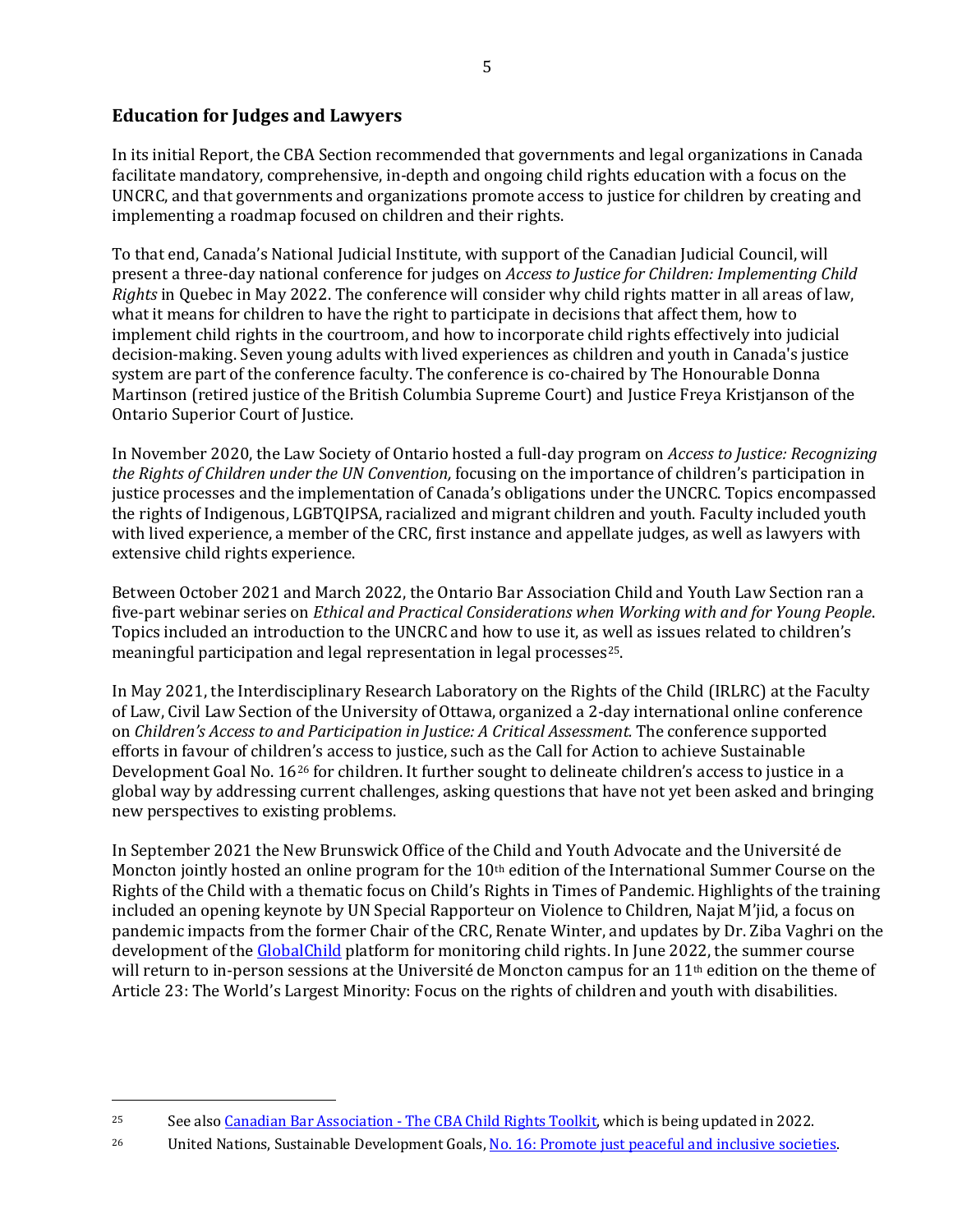### **Best Interests of the Child**

In its original Report, the CBA Section urged the inclusion of the best interests of the child in all legislation, court decisions and policy decisions affecting children. In the immigration, refugee determination and immigration detention context, the CBA Section recommended that Canada minimize the separation of children from family members except when necessary for the best interests of the child. Canada has taken some steps to rectify this in the immigration *detention* context, as described in the original Report.27 Canada has yet to take steps to address the ability of unaccompanied and separated refugee children whose claims are positively adjudicated to include left-behind parents and siblings in their applications for permanent residence. Parents may generally sponsor their dependent children but minor children continue to be unable to bring their parents to Canada. With limited exception,<sup>28</sup> children who remain in their country of origin are not permitted to join their parents in Canada if the parents did not name them as dependents in their applications for permanent residence.<sup>29</sup> This runs contrary to children's rights not to be separated from their parents, except as necessary for their best interests (article 9), and to positive, humane and expeditious family reunification (article 10).

With children's growing exposure to the digital world resulting from the COVID-19 pandemic, the Section also recommends that General Comment No. 2530 inform federal policy and legislative initiatives pertaining to online spaces and children, such as Bill S-210, *An Act to restrict young persons' online access to sexually explicit material*, a Senate Bill introduced in November 2021.31

In its original Report, the Section also recommended that Canada address children's rights concerns relating to amendments to the federal *Divorce Act*. As noted, Canada failed to take the opportunity to explicitly incorporate the UNCRC into the amended *Divorce Act* although it references article 3/the best interests of the child as "a significant principle internationally" and as "a foundational legal principle in Canadian family law" in its Legislative Background document to the *Act*.32

Some case law that has emerged since the *Divorce Act* amendments came into force has positively and purposively interpreted the "best interests of the child" in a manner consistent with the UNCRC. See, for example, an excerpt of *[S.S. v. R.S.](https://canlii.ca/t/jdvc9#par29)***, 2021 ONSC 2137** in Appendix B.33

## **Child Participation and Representation**

The CBA Section's original Report made recommendations on children's meaningful participation in court and administrative processes, encompassing the need to inform children about their participation rights, including their right to independent legal representation.

<sup>27</sup> [Alternative](https://www.cba.org/CMSPages/GetFile.aspx?guid=fdb96dc7-35e0-4b6d-8918-40ba6607582a) Report (February 2020), at pp. 20-21.

<sup>28</sup> [Alternative](https://www.cba.org/CMSPages/GetFile.aspx?guid=fdb96dc7-35e0-4b6d-8918-40ba6607582a) Report (February 2020), at pp. 21. *Subsequent public policy to facilitate the immigration of certain sponsored foreign nationals excluded under paragraph 117(9)(d) or 125(1)(d) of the Immigration and Refugee Protection Regulations,* July 5. 2019**,** [online.](https://www.canada.ca/en/immigration-refugees-citizenship/corporate/mandate/policies-operational-instructions-agreements/excluded-2021.html) This policy was extended to September 9, 2023.

<sup>29</sup> [Alternative](https://www.cba.org/CMSPages/GetFile.aspx?guid=fdb96dc7-35e0-4b6d-8918-40ba6607582a) Report (February 2020), at p. 21.

<sup>30</sup> UNCRC[, General comment No. 25 \(2021\) on children's rights in relation to the digital environment.](https://documents-dds-ny.un.org/doc/UNDOC/GEN/G21/053/43/PDF/G2105343.pdf?OpenElement)

<sup>31</sup> [S-210 \(44-1\) - LEGISinfo - Parliament of Canada.](https://parl.ca/legisinfo/en/bill/44-1/s-210) 

<sup>32</sup> Department of Justice, *[Legislative Background: An Act to amend the Divorce Act, the Family Orders and](https://www.justice.gc.ca/eng/rp-pr/fl-lf/famil/c78/03.html#secA2)  [Agreements Enforcement Assistance Act and the Garnishment, Attachment and Pension Diversion Act and](https://www.justice.gc.ca/eng/rp-pr/fl-lf/famil/c78/03.html#secA2)  [to make consequential amendments to another Act \(Bill C-78 in the 42nd](https://www.justice.gc.ca/eng/rp-pr/fl-lf/famil/c78/03.html#secA2) Parliament)* (28 August 2019). See also the Department of Justice, *The Divorce Act [Changes Explained](https://www.justice.gc.ca/eng/fl-df/cfl-mdf/dace-clde/div48.html)*.

<sup>33</sup> See also *Dworakowkski v. Dworakowski*[, 2022 ONSC 734,](https://canlii.ca/t/jmh0x) at para. 56; J.O. v. D.O.[, 2021 ONSC 8061,](https://www.canlii.org/en/on/onsc/doc/2021/2021onsc8061/2021onsc8061.html?searchUrlHash=AAAAAQAcSi5PLiB2LiBELk8uLCAyMDIxIE9OU0MgODA2MQAAAAAB&resultIndex=1) at para. 54; *D.M. v. C.R.*[, 2021 BCPC 318,](https://www.canlii.org/en/bc/bcpc/doc/2021/2021bcpc318/2021bcpc318.html?searchUrlHash=AAAAAQAdRC5NLiB2LiBDLlIuLCAyMDIxIEJDUEMgMzE4LCAAAAAAAQ&resultIndex=1) at para. 337; *R.S.P. v. H.L.C.*[, 2021 ONSC 8362,](https://www.canlii.org/en/on/onsc/doc/2021/2021onsc8362/2021onsc8362.html?searchUrlHash=AAAAAQAgUi5TLlAuIHYuIEguTC5DLiwgMjAyMSBPTlNDIDgzNjIAAAAAAQ&resultIndex=1) at para. 70; *Di Iorio v. Tropea*[, 2021 ONSC 8575,](https://www.canlii.org/en/on/onsc/doc/2021/2021onsc8575/2021onsc8575.html?searchUrlHash=AAAAAQAiRGkgSW9yaW8gdi4gVHJvcGVhLCAyMDIxIE9OU0MgODU3NQAAAAAB&resultIndex=1) at para. 15.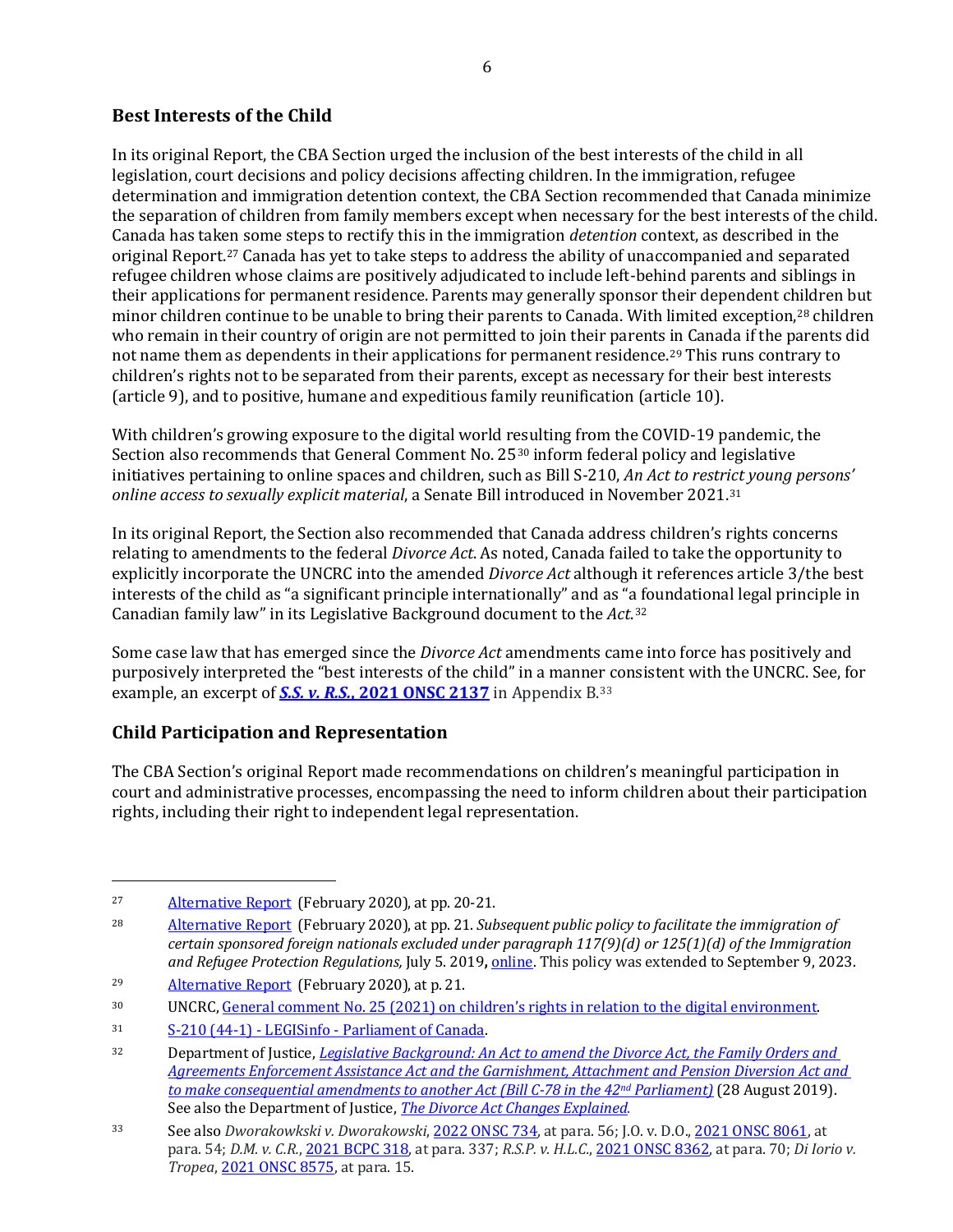Some of the negative effects on the best interests of the child and on child participation and representation were reported in the October 2020 update<sup>34</sup> to the CBA Section's Alternative Report. The pandemic has continued to have a disproportionate impact on access to justice, including access to courts and court-related services, for marginalized and vulnerable individuals, which includes children.35 Barriers include not understanding the legal issues they face and the options available to them and not having access to the services of professionals, including lawyers.36 After an initial period of adjustment, court operations have been able to resume fully, but in a different way: most hearings are held remotely using technological tools that are not available to all.<sup>37</sup> Court delays and backlogs have persisted as Canada emerges from earlier pandemic restrictions.

In the family law context, the pandemic has exacerbated access to justice issues for certain groups, including families experiencing high conflict, victims of domestic violence and families involved in child welfare proceedings.38 Although in-person hearings are beginning to resume, there is a backlog of cases awaiting trial. Law firms and service agencies, including mediators and lawyers for children, also largely shifted to remote services over the course of the pandemic, some more quickly and fully than others.39 In Ontario, child protection services shifted to a hybrid model and although visits between children in alternative care and their parents generally resumed, they have been less frequent, with considerable use of virtual visits for older children. The pandemic reduced access to family justice in a system already plagued by access to justice concerns, including delay, inaccessibility and complexity. Some of the those involved in family justice processes have been disproportionately affected, including children of separating parents and children in alternative care, many of whom are Indigenous or racialized.40

As we emerge from the restrictions imposed in the pandemic, a renewed focus and allocation of government resources is needed to ensure the implementation of the procedural safeguards identified by the CRC, including legal representation, when children's best interests are being assessed by decisionmakers,41 as found by Justice Mandhane of the Superior Court of Justice in Ontario in in *[S.S. v.](https://canlii.ca/t/jdvc9#par29)  R.S.***[, 2021](https://canlii.ca/t/jdvc9#par29) ONSC 2137**:42

39. A human rights-based approach fundamentally recognizes children as subjects of law rather than objects of their parents. Making children more visible in legal proceedings that affect their rights is fundamentally important in Canada because children are not guaranteed legal representation in family law proceedings.

The potential for minimization of children's views and meaningful participation is particularly acute in high conflict parenting disputes where issues of "parental alienation" are raised,<sup>43</sup> despite current research suggesting that judges should be cautious in finding alienation and discounting children's views

<sup>&</sup>lt;sup>34</sup> [Update](https://www.cba.org/CMSPages/GetFile.aspx?guid=9d2fb019-31e6-4466-ab8a-bcfd0f4095bf) to the Alternative Report (October 2020), at pp. 1-2.

<sup>35</sup> Action Committee on Court Operations in Response to COVID-19, *[Examining the Disproportionate Impact](https://www.fja.gc.ca/COVID-19/pdf/Disproportionate-Impact-on-Access-to-Justice-for-Marginalized-Individuals-An-Overview.pdf)  [of the Covid-19 Pandemic on Access to Justice for Marginalized Individuals](https://www.fja.gc.ca/COVID-19/pdf/Disproportionate-Impact-on-Access-to-Justice-for-Marginalized-Individuals-An-Overview.pdf)*, at pp. 1 and 4.

<sup>36</sup> *Ibid*., p. 4.

<sup>37</sup> *Ibid*., p. 5.

<sup>38</sup> C. Houston, R. Birnbaum, N. Bala *et al.*, *Ontario family justice in "lockdown": Early pandemic cases and professional experience*, Fam. Ct. Rev. 1 (2022), at 3.

<sup>39</sup> *Ibid,* at 2.

<sup>40</sup> *Ibid,* at 3 and 9.

<sup>41</sup> Committee on the Rights of the Child*, General Comment No. 14 (2013) on the right of the child to have his*  or her best interests taken as a primary consideration (art. 3, para. 1), UN Doc. CRC/C/GC/14 (2013), at paras. 85-99.

<sup>42</sup> See also *E.M.B. v. M.F.B*. [2021 ONSC 4264,](https://www.canlii.org/en/on/onsc/doc/2021/2021onsc4264/2021onsc4264.html) at paras. 60-61.

<sup>43</sup> *A.M. v. C.H.,* [2019 ONCA 764;](https://www.canlii.org/en/on/onca/doc/2019/2019onca764/2019onca764.html?searchUrlHash=AAAAAQAbQS5NLiB2LiBDLkguLCAyMDE5IE9OQ0EgNzY0AAAAAAE&resultIndex=1) *J.E.S.D. v. Y.E.P.*, [2018 BCCA 286.](https://www.canlii.org/en/bc/bcca/doc/2018/2018bcca286/2018bcca286.html?searchUrlHash=AAAAAQAiSi5FLlMuRC4gdi4gWS5FLlAuLCAyMDE4IEJDQ0EgMjg2LgAAAAAB&resultIndex=1)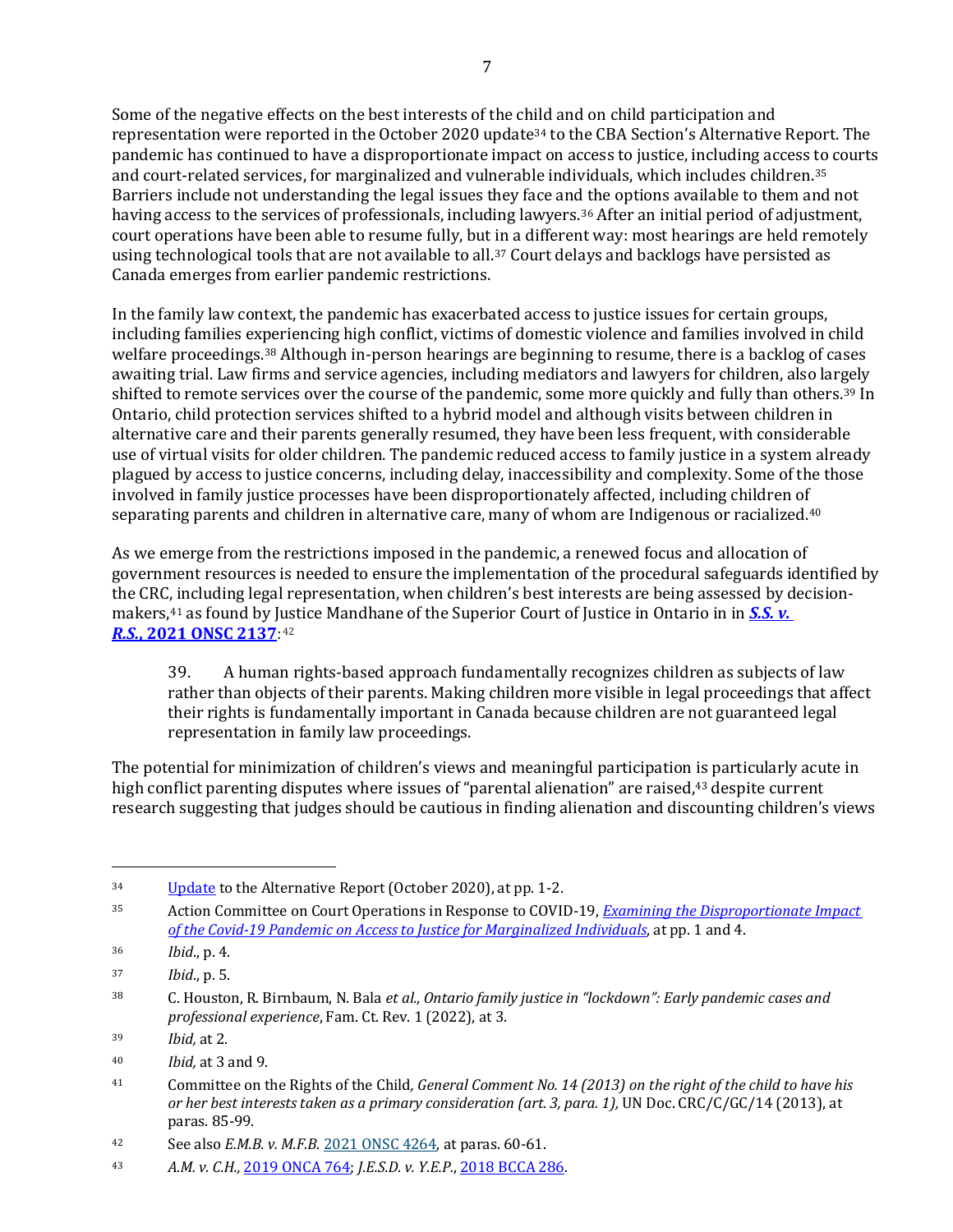on this basis.<sup>44</sup> Extreme remedies such as transfers of custody<sup>45</sup> and children's forced participation in reunification therapies pose further risks to children's autonomy and physical/psychological integrity. The need for robust procedural safeguards, including legal representation for children, is significant given "the profound effects" when ordering the "serious intervention[s]" "inherent in imposing attendance at a program" (i.e. intensive family reunification therapies).<sup>46</sup>

Despite these concerns, there have been recent positive decisions addressing the need for independent legal representation for children in high conflict family law matters to ensure respect for their rights under Article 12. See, for example, an excerpt of *M. v. F.***[, 2022 ONSC 505](https://canlii.ca/t/jlwhz)** in Appendix C.

Despite a positive trend in the common law recognizing children as individual rights-holders with distinct interests, as evidenced by the above-noted decision,<sup>47</sup> there continues to be resistance from some decision-makers to "empowering" children through independent legal representation.48 In *[R.L. v.](https://canlii.ca/t/jm402)  M.F.***, 2022 [ONSC 789](https://canlii.ca/t/jm402)**, a recent high conflict parenting dispute involving two children aged 13 and 15, the Court considered *M. v. F.*, *supra*, but declined to order legal representation for the children based, in part, on the fact that their views would be made known to the Court by mental health professionals (an assessor and a therapist). The Court also assumed, without hearing from the children, that it would be contrary to their best interests to be further "poked and prodded" and that if they did not want their private sessions with their therapist disclosed, they would similarly not wish to have an advocate to support their position before the Court. The Court accepted that the children's views were a necessary and important consideration with respect to the parenting arrangements, but held:

[...] That their empowerment has not included independent legal representation is not determinative of whether section 16(3)(e) [the requirement to consider the views and preferences of the child as part of the best interests analysis when making a parenting or contact order under the *Divorce Act*] of the legislation is being sufficiently respected, in my view. That section is being respected.

18. These two children have been through an awful lot already. They have been poked and prodded by multiple professionals, all with very good cause, and I just do not see how adding yet another layer of the relief being sought by the mother in the within motion is, in all of the circumstances, in their best interests.

This decision threatens the ability of the children to meaningfully participate and have their interests protected in a court process which will directly impact their lives. Without input from them, their right to access the court was minimized under the pretext of their best interests.49

<sup>44</sup> C. Tempesta, "Legal Representation as a Necessary Element of Children's Access to and Participation in Family Justice", in M. Paré, M. Bruning, T. Moreau et al. (Eds.), *Children's Access to Justice: A Critical Assessment* (2022: Intersentia), at pp. 204-205; C. Houston, *Case Comment: Undermining Children's Rights in A.M. v. C.H.,* 39 C.F.L.Q. 99 (2020), at pp. 104-105.

<sup>45</sup> In *M.P.M. v. A.L.M.*[, 2021 ONCA 465,](https://www.canlii.org/en/on/onca/doc/2021/2021onca465/2021onca465.html?searchUrlHash=AAAAAQAfTS5QLk0uIHYuIEEuTC5NLiwgMjAyMSBPTkNBIDQ2NQAAAAAB&resultIndex=1) at para. 34, the Court of Appeal for Ontario recognized that "[s]ocial science evidence regarding the effectiveness of reversal of custody orders in cases of alienation is inconclusive […]".

<sup>46</sup> *Bouchard v. Sgovio*[, 2021 ONCA 709,](https://www.canlii.org/en/on/onca/doc/2021/2021onca709/2021onca709.html?searchUrlHash=AAAAAQANMjAyMSBPTkNBIDcwOQAAAAAB&resultIndex=1) Nordheimer J.A. dissent, at paras. 108, 110 and 113.

<sup>47</sup> See decisions cited in [Update](https://www.cba.org/CMSPages/GetFile.aspx?guid=9d2fb019-31e6-4466-ab8a-bcfd0f4095bf) to the Alternative Report (October 2020): *Michel v. Graydon*[, 2020 SCC 24,](https://www.canlii.org/en/ca/scc/doc/2020/2020scc24/2020scc24.html?searchUrlHash=AAAAAQAeTWljaGVsIHYuIEdyYXlkb24sIDIwMjAgU0NDIDI0AAAAAAE&resultIndex=1) at para 77; *M.A.A. v. D.E.M.E*, [2020 ONCA 4716,](file://dc-shares/legal/WP/BILLS/22-o-UNCRC%20Alternative%20Report/M.A.A.%20v.%20D.E.M.E,%202020%20ONCA%204716,) at para. 46; *Justice for Children and Youth v. J.G.*[, 2020 ONSC](https://www.canlii.org/en/on/onscdc/doc/2020/2020onsc4716/2020onsc4716.html?searchUrlHash=AAAAAQAQMjAyMCBPTlNDIDQ3MTYsIAAAAAAB&resultIndex=1)  [4716,](https://www.canlii.org/en/on/onscdc/doc/2020/2020onsc4716/2020onsc4716.html?searchUrlHash=AAAAAQAQMjAyMCBPTlNDIDQ3MTYsIAAAAAAB&resultIndex=1) at paras. 51 and 61-63. See also *Office of the Children's Lawyer v. Catholic Children's Aid Society of Toronto*, [2020 ONSC 4310](https://www.canlii.org/en/on/onsc/doc/2020/2020onsc4310/2020onsc4310.html?searchUrlHash=AAAAAQAOMjAyMCBPTlNDIDQzMTAAAAAAAQ&resultIndex=1)**,** at paras. 12-18; and *Yenovkian v. Gulian*, [2019 ONSC 7279,](https://canlii.ca/t/j4gqn) at paras. 52-69.

<sup>48</sup> *D.C.E. v. D.E*., [2021 ABQB 909.](https://www.canlii.org/en/ab/abqb/doc/2021/2021abqb909/2021abqb909.html?searchUrlHash=AAAAAQANMjAyMSBBQlFCIDkwOQAAAAAB&resultIndex=1)

<sup>49</sup> Human Rights Council, Report of the United Nations High Commissioner for Human Rights: Access to justice for children, UN Doc. A/HRC/25/35 (2013), at para. 16; Council of Europe, *Guidelines of the Committee of Ministers of the Council of Europe on child friendly justice and their explanatory memorandum*, 17 November 2010, at para. III(A)(2).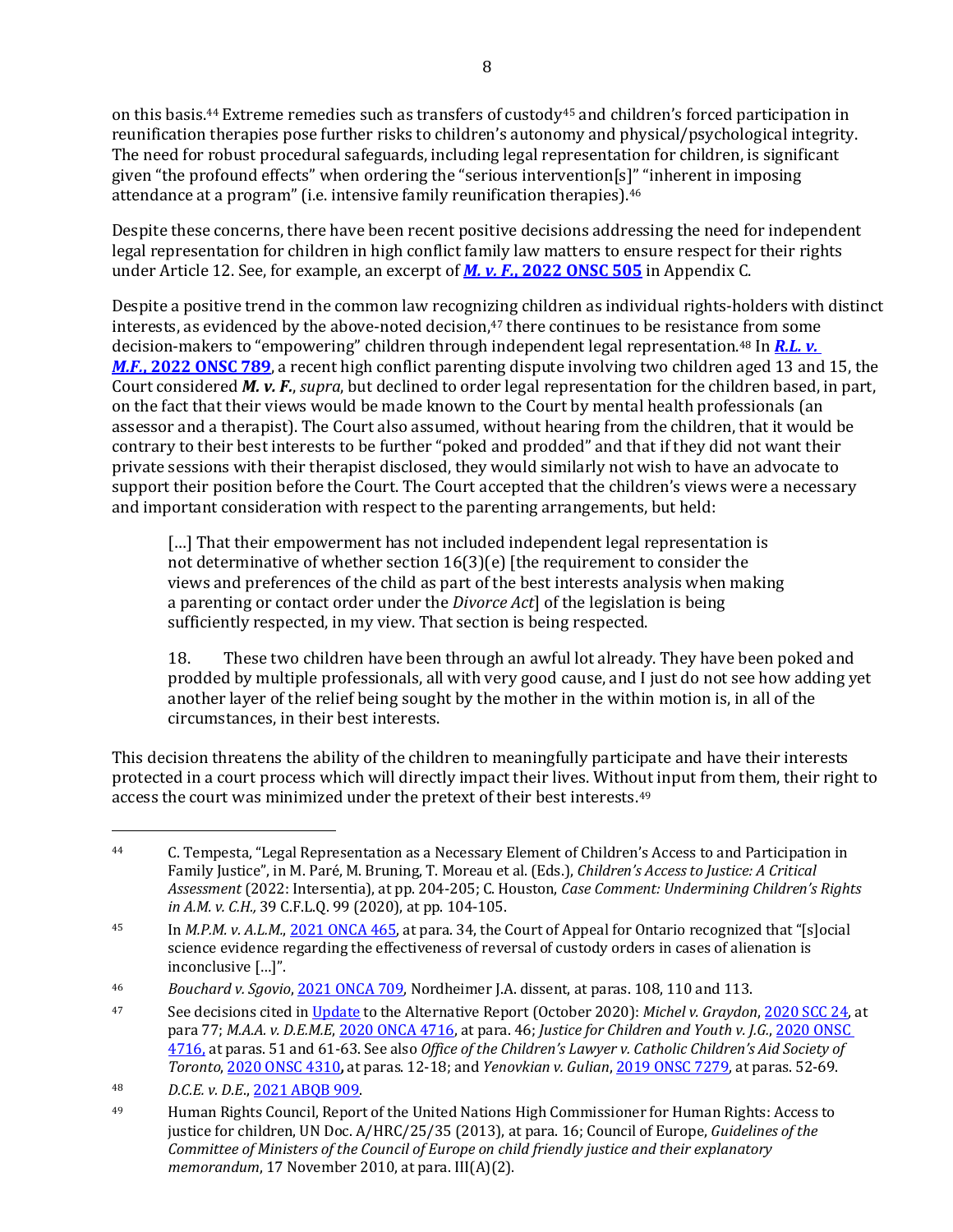The issue of the autonomy of capable children to make treatment decisions has also been highlighted during the pandemic in the context of parental disagreements over vaccines. In Ontario,<sup>50</sup>and other Canadian jurisdictions,51 there is a presumption of capacity to make medical treatment decisions, with no minimum age, if the person understands the information relevant to making the decision and appreciates the reasonably foreseeable consequences (or lack thereof) of treatment. Where a capable child consents to or refuses treatment, a parent cannot override this decision, even where the parent does not believe the decision is in the child's best interests.52 As substitute decision-makers, parents can only make decisions for children who are not capable of making these decisions. In the context of parental disputes over whether children should be vaccinated against COVID-19, many courts have granted decisionmaking in this regard to one parent grounded in the child's "best interests", in the absence of evidence that the child lacked capacity, thus undermining children's autonomy to make treatment decisions.53 A recent case involving 12- and 10-year old children highlights this tension – although due consideration was given to the children's views, their autonomy (and legal right) to make treatment decisions was subsumed by the parental interest in making decisions in their best interests. See excerpt of *[J.N. v. C.G.](https://canlii.ca/t/jmk30)*, **[2022 ONSC 1198](https://canlii.ca/t/jmk30)** in Appendix D. In this case, the children's views were placed before the Court via a Views of Child Report but they did not have independent legal representation.

In the immigration and refugee law context, the consequences of a lack of representation for an asylumseeking child at the port of entry was highlighted in a December 20, 2021 decision of the Refugee Appeal Division (RAD) of the Immigration and Refugee Board of Canada<sup>54</sup>. The Minister of Citizenship and Immigration Canada (the Minister) appealed a decision of the Refugee Protection Division (RPD) granting refugee protection to the child claimant who was an unaccompanied minor when she entered Canada. She arrived at the airport at the age of 15, fleeing an expected forced marriage in Nigeria. She had been sexually assaulted while escaping to Canada, resulting in an ectopic pregnancy requiring emergency care in an Ontario hospital. Although she had been assigned a designated representative (like a guardian *ad litem*) for the refugee proceedings and RAD appeal due to her age and identified vulnerability, she was interviewed at length by two male Canada Border Services Agency (CBSA) officers at the airport when she first arrived in Canada, without the presence of a lawyer, child's representative, or worker from a child protection agency. One of the grounds of the Minister's appeal against the positive refugee determination was that the RPD failed to properly analyze the discrepancies between the young person's statements as documented in the port of entry notes and the subsequent intake documents. The RAD found that the CBSA breached procedural fairness and committed "an egregious error and a significant breach of natural justice" by failing to invite a representative for the child to participate in the port of entry interview. The RAD therefore declined to consider the notes from that interview which were a significant basis of the Minister's appeal. The appeal was ultimately dismissed and the young person's status as a Convention refugee was upheld. This decision confirms the CBA Section's previouslyarticulated position regarding the need for migrant and asylum-seeking children, particularly separated and unaccompanied minors, to have both competent designated representatives and legal representatives from the time they arrive in Canada to the point that their immigration status is resolved or they are forced to leave Canada.55

The CRC has held that the right to an effective remedy is an implicit requirement of the UNCRC. The realization of the rights of all children requires Canada to implement structural and proactive

<sup>50</sup> *Health Care Consent Act, 1996*, S.O. 1996, c. 2, Sched. A., ss. 4(1), (2).

<sup>51</sup> *Consent to Treatment and Health Care Directives Act*, S.P.E.I. 1996, c. 10, ss. 3(1), 4; *Care Consent Act*, S.Y. 2003, c. 21, ss. 3, 6(2), (3).

<sup>52</sup> *Gegus v. Bilodeau*, [2020 ONSC 2242,](https://www.canlii.org/en/on/onsc/doc/2020/2020onsc2242/2020onsc2242.html?searchUrlHash=AAAAAQAOMjAyMCBPTlNDIDIyNDIAAAAAAQ&resultIndex=5) at paras. 48-51; *A.C. v. L.L.*[, 2021 ONSC 6530,](https://www.canlii.org/en/on/onsc/doc/2021/2021onsc6530/2021onsc6530.html?searchUrlHash=AAAAAQAOMjAyMSBPTlNDIDY1MzAAAAAAAQ&resultIndex=1) at paras. 34, 35 and 39**;**  *Hughes Estate v. Brady*, [2007 ABCA 277.](https://www.canlii.org/en/ab/abca/doc/2007/2007abca277/2007abca277.html?searchUrlHash=AAAAAQAmSHVnaGVzIEVzdGF0ZSB2LiBIdWdoZXMsIDIwMDcgQUJDQSAyMi4AAAAAAQ&resultIndex=1)

<sup>53</sup> *BCBG v. E-RRR*[, 2020 ONCJ 438,](https://canlii.ca/t/j9z23) at paras. 241 and 243.

<sup>54</sup> RAD Decision No. #TC1-10937 (unpublished).

<sup>55</sup> [Alternative](https://www.cba.org/CMSPages/GetFile.aspx?guid=fdb96dc7-35e0-4b6d-8918-40ba6607582a) Report (February 2020), at p. 35.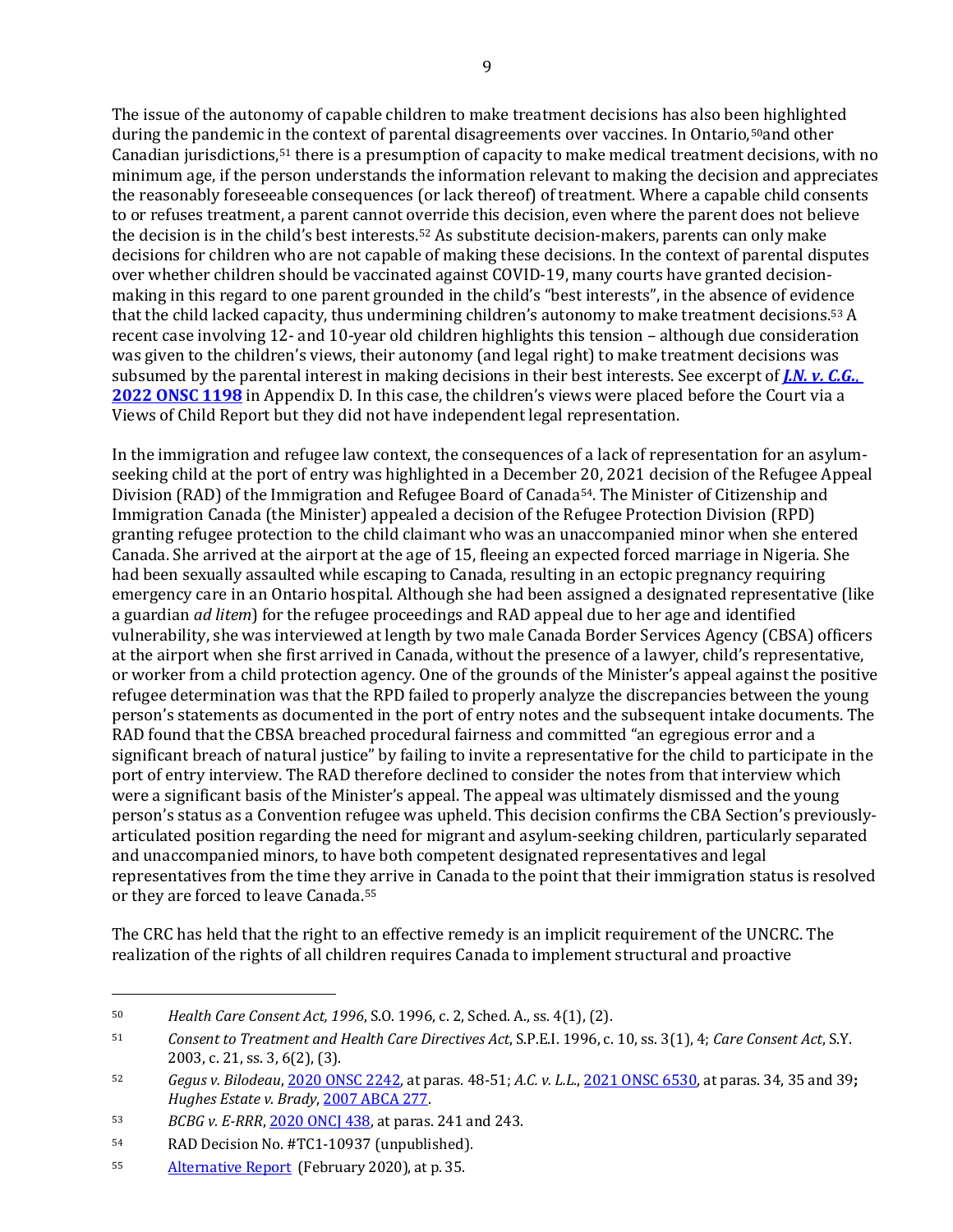interventions to enable access to justice, including the provision of child-sensitive information, advice, advocacy and access to the courts with necessary legal assistance. In its March 2022 budget announcement, the government of British Columbia committed \$730,000 to the Society for Children and Youth to fund the expansion of a legal clinic to meet the growing demand for legal services for children and youth by making more lawyers available throughout the province. Although this is a positive development, it remains insufficient to meet the legal needs of many children and youth in British Columbia. Also, as noted in the CBA Section's February 2020 Report, children's ability to obtain legal representation is significantly impacted by the jurisdiction in which they live, with children in many parts of Canada having no access to assistance regarding their legal needs.56

The CRC has recognized Article 12 as one of the four fundamental principles of the UNCRC, along with the right to non-discrimination, the right to life and development, and the primary consideration of the child's best interests, all of which frame children's access to justice.57 Legal and other assistance is essential for ensuring that children are able to take action to protect their rights. Canada's Replies to the LOI make no reference to any government initiatives to provide funding to enhance implementation of the child's meaningful right to participate in judicial processes.

## **Conclusion**

Due to their special and dependent status, children often have no capacity to act without their parents or legal representatives, the former being particularly problematic in cases of a conflict of interest, and are often unaware of their rights and the existence of services, lacking information about where to go and whom to contact to benefit from advice and assistance.<sup>58</sup> Children continue to face disparate and serious challenges in accessing justice in Canada, limitations that particularly impact marginalized, racialized and Indigenous children. The CBA Section reiterates its recommendation that federal, provincial and territorial governments in Canada must facilitate and ensure dedicated and adequate funding to meet children's essential legal needs. Recommendations contained in the current and previous CBA Reports, including swift ratification of the **Third Optional Protocol**, specific incorporation of the UNCRC in domestic law, the establishment of a National Commissioner for Children and Youth, and ongoing child rights education for judges and other legal professionals, remain critical to ensure children's access to justice and the meaningful protection of children's rights under the UNCRC.

<sup>56</sup> [Alternative](https://www.cba.org/CMSPages/GetFile.aspx?guid=fdb96dc7-35e0-4b6d-8918-40ba6607582a) Report (February 2020), at p. 31.

<sup>57</sup> Human Rights Council, Report of the United Nations High Commissioner for Human Rights: Access to justice for children, UN Doc. A/HRC/25/35 (2013), at para. 12.

<sup>58</sup> *Ibid*, at para. 14.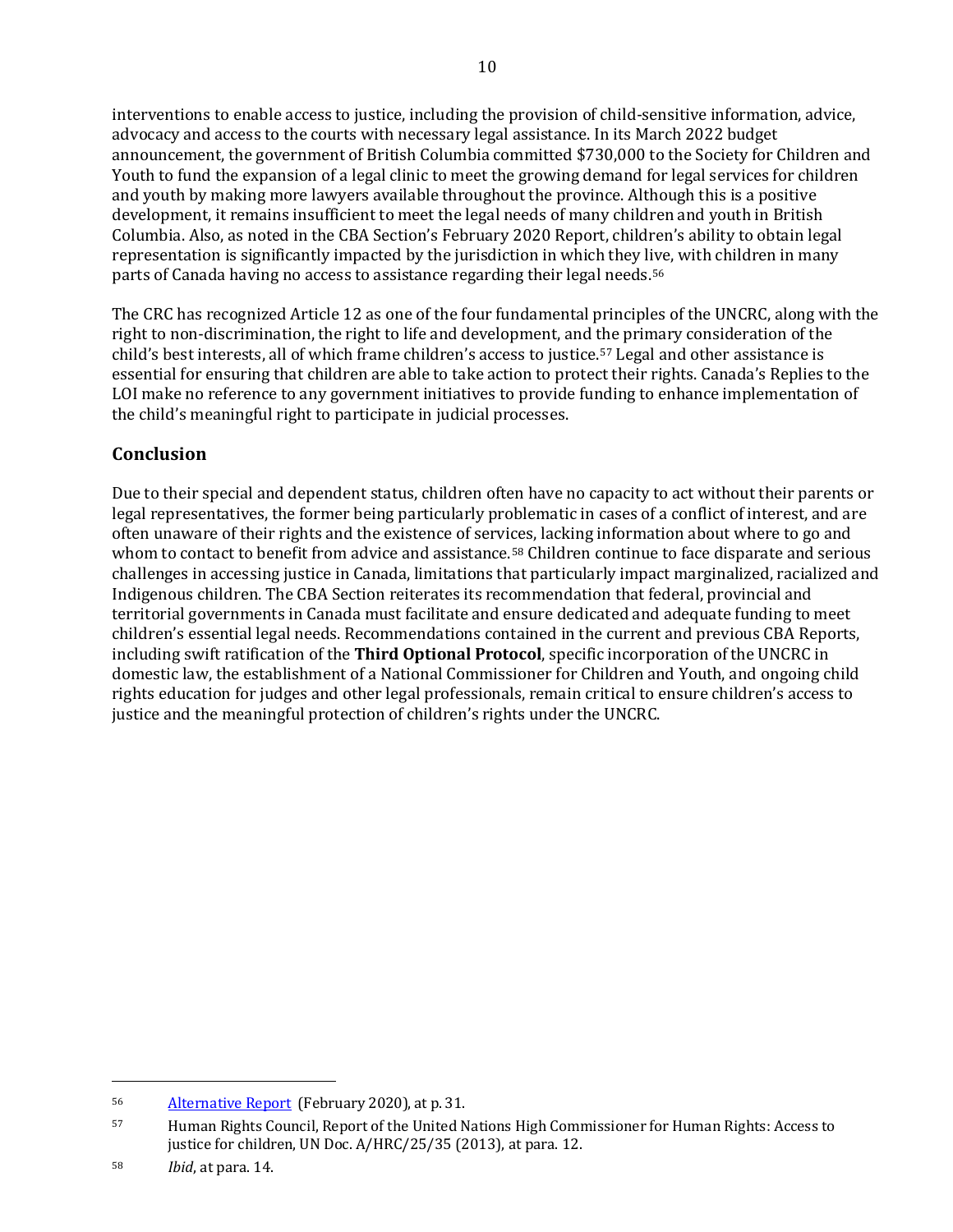### **APPENDIX B: [S.S. v. R.S.,](https://canlii.ca/t/jdvc9#par29) 2021 ONSC 2137**

### **The "Best Interests of The Child"**

29. When making a parenting order, I must stay laser-focused only on the child's best interests: *[Divorce Act](https://www.canlii.org/en/ca/laws/stat/rsc-1985-c-3-2nd-supp/latest/rsc-1985-c-3-2nd-supp.html#sec16subsec1_smooth)*, s. 16(1).

30. According to the *[Divorce Act,](https://www.canlii.org/en/ca/laws/stat/rsc-1985-c-3-2nd-supp/latest/rsc-1985-c-3-2nd-supp.html)* to judicially determine the child's best interests, the court must "give primary consideration to the child's physical, emotional and psychological safety, security and wellbeing", while considering "all factors related to the circumstances of the child": [ss. 16\(2\)-](https://www.canlii.org/en/ca/laws/stat/rsc-1985-c-3-2nd-supp/latest/rsc-1985-c-3-2nd-supp.html#sec16subsec2_smooth)[16\(3\).](https://www.canlii.org/en/ca/laws/stat/rsc-1985-c-3-2nd-supp/latest/rsc-1985-c-3-2nd-supp.html#sec16subsec3_smooth)

31. The "best interests of the child" test in the new *[Divorce Act](https://www.canlii.org/en/ca/laws/stat/rsc-1985-c-3-2nd-supp/latest/rsc-1985-c-3-2nd-supp.html)* effectively implements Article 3(1) of the *Convention on the Rights of the Child*, 20 November 1989, 1577 U.N.T.S. 3 (entered into force 2 September 1990, accession by Canada 13 December 1991) ("*Child Rights Convention*"): Department of Justice, *Legislative Background: An Act to amend the Divorce Act, the Family Orders and Agreements Enforcement Assistance Act and the Garnishment, Attachment and Pension Diversion Act and to make consequential amendments to another Act (Bill C-78 in the 42nd Parliament)* (28 August 2019), s. B ("Legislative Background"); *Child Rights Convention*: *Combined fifth and sixth reports submitted by Canada under article 44 of the Convention, due in 2018,* 28 January 2019, CRC/C/CAN/5-6, at para. 58.

32. Article 3(1) makes the "best interests of the child" the "primary consideration" in all actions concerning children. In General Comment 14, the UN Committee on the Rights of the Child ("Committee) notes that the "concept of the child's best interests is aimed at ensuring both the full and effective enjoyment of all the rights recognized in the Convention and the holistic development of the child": *General Comment 14: The right of the child to have his or her best interests taken as a primary consideration* UNCRC, 2013, UN Doc. C/GC/14, at para. 4.

33. The Committee explains, at para. 37, that the expression "primary consideration" within Article 3 means that the child's best interests must be given priority over all other considerations, explaining that:

This strong position is justified by the special situation of the child: dependency, maturity, legal status and, often, voicelessness. Children have less possibility than adults to make a strong case for their own interests and those involved in decisions affecting them must be explicitly aware of their interests. If the interests of children are not highlighted, they tend to be overlooked.

34. The Committee further cautions that "an adult's judgment of a child's best interests cannot override the obligation to respect all the child's rights under the Convention": at para. 4.

35. The Committee notes that the best interests analysis is wholistic, explaining at paras. 71-74, that:

When assessing and determining the best interests of a child or children in general, the obligation of the State to ensure the child such protection and care as is necessary for his or her well-being (art. 3, para. 2) should be taken into consideration. The terms "protection and care" must also be read in a broad sense, since their objective is not stated in limited or negative terms (such as "to protect the child from harm"), but rather in relation to the comprehensive ideal of ensuring the child's "well-being" and development. Children's well-being, in a broad sense includes their basic material, physical, educational, and emotional needs, as well as needs for affection and safety.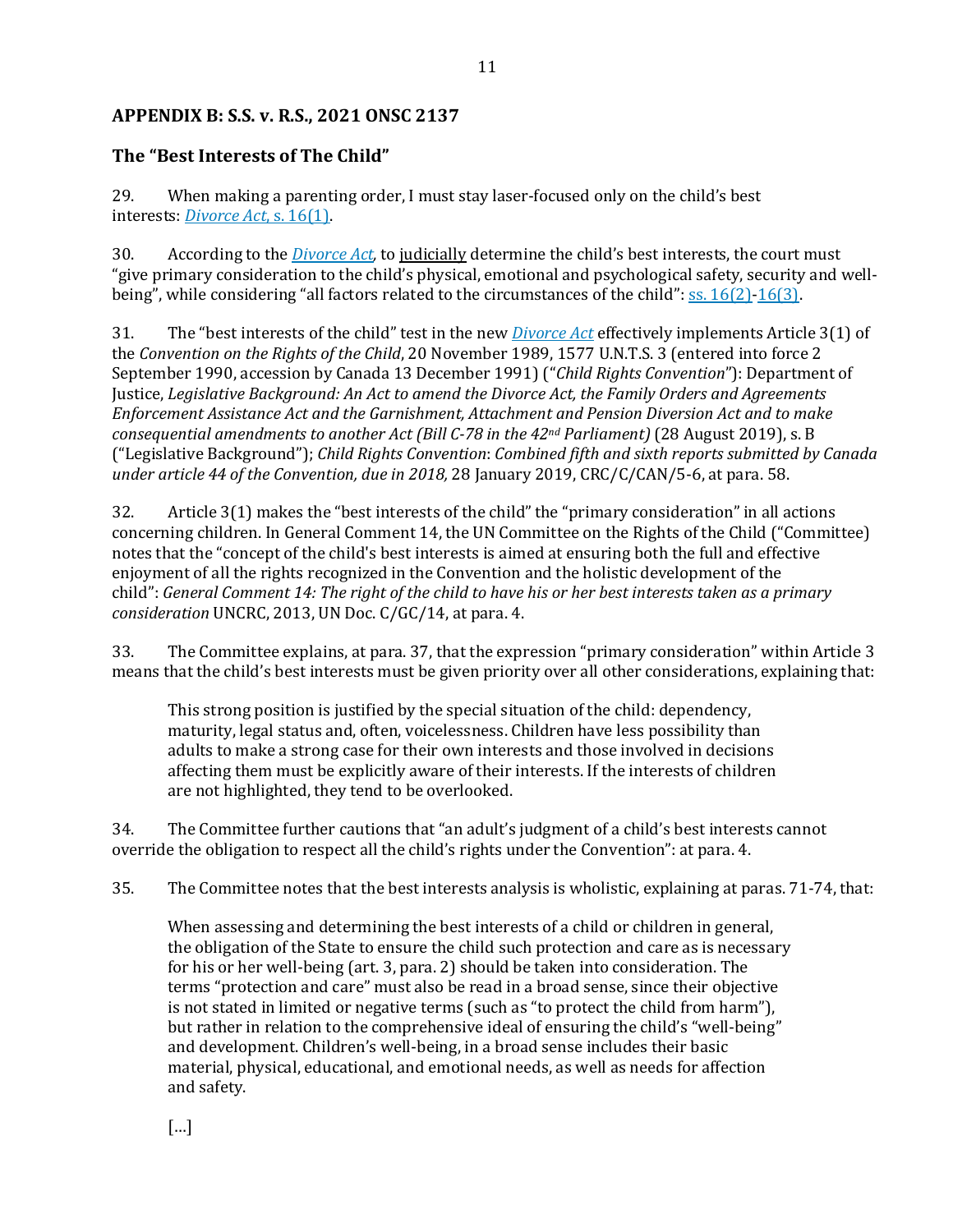Assessment of the child's best interests must also include consideration of the child's safety, that is, the right of the child to protection against all forms of physical or mental violence, injury or abuse (art. 19), sexual harassment, peer pressure, bullying, degrading treatment, etc., as well as protection against sexual, economic and other exploitation, drugs, labour, armed conflict, etc.(arts. 32-39).

36. I agree with the Committee that judicial determination of the "best interests of the child" is broader and more wholistic than a child welfare agency's determination of whether a child is in need of protection.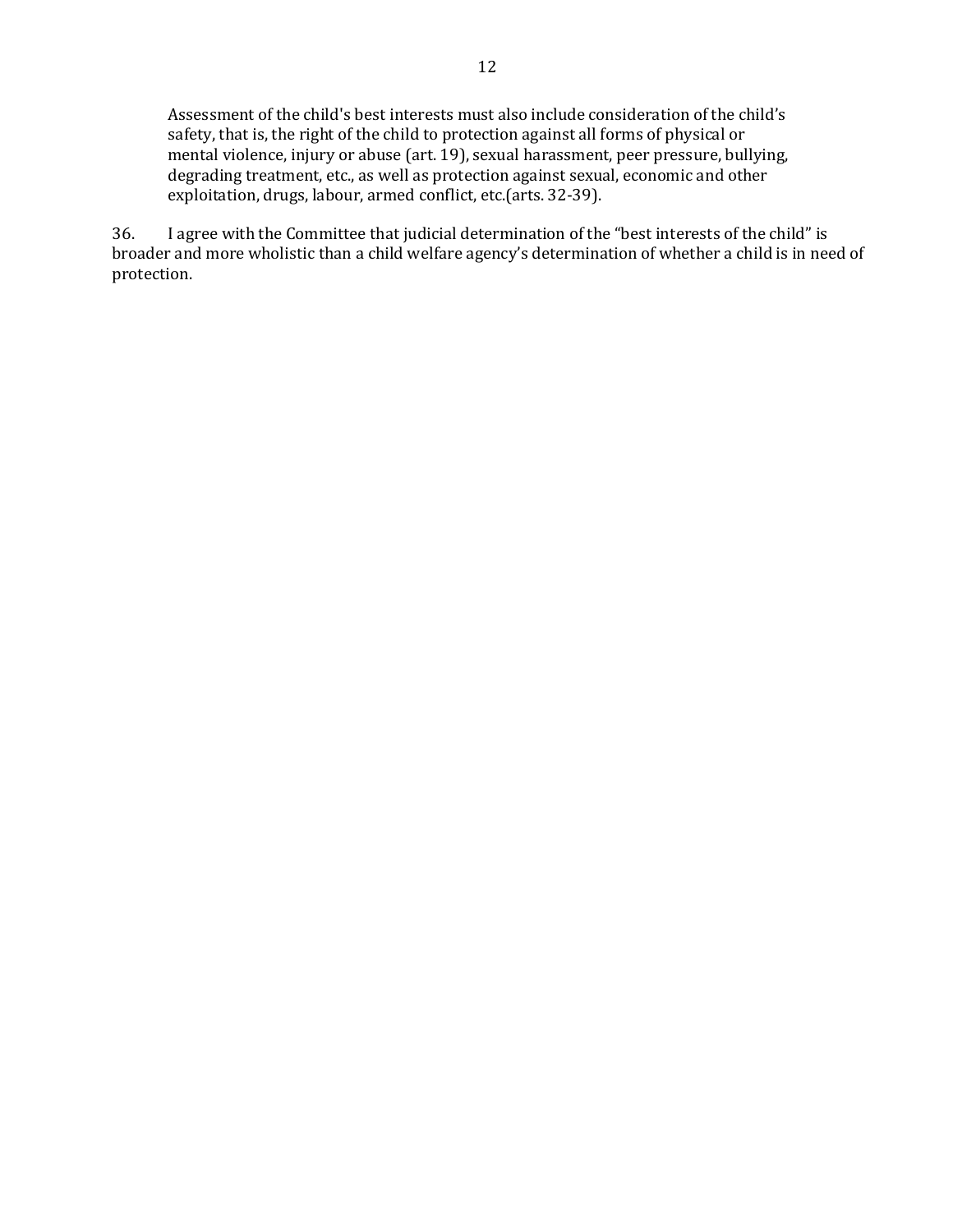### **APPENDIX C: [M. v. F., 2022 ONSC 505](https://canlii.ca/t/jlwhz)**

#### **Issues and Analysis**

11. The issues to be decided on the motion to change must be based on the best interests of the child under [section 24](https://www.canlii.org/en/on/laws/stat/rso-1990-c-c12/latest/rso-1990-c-c12.html#sec24_smooth) of the *[Children's Law Reform Act](https://www.canlii.org/en/on/laws/stat/rso-1990-c-c12/latest/rso-1990-c-c12.html)*, R.S.O. 1990, c. C12. On the motion to change, the court must consider all factors relating to the circumstances of the child including "the child's views and preferences, giving due weight to the child's age and maturity, unless they cannot be ascertained": CLRA, s. 24(3)(e). Section 64(1) of the CLRA provides: "In considering an application under this Part, a court where possible shall take into consideration the views and preferences of the child to the extent that the child is able to express them."

12. The obligation to consider the views and preferences of the child before parenting orders are made recognizes the agency of children and is based on the rights of the child. The *United* Nations *Convention on the Rights of the Child*, Can. T.S. 1992, No. 3, Article 12 ("UNCRC") specifically recognizes that children who are capable of forming their own views have the right to express those views in all matters affecting them, and that for this purpose, the child shall be provided the opportunity to be heard in any judicial proceedings affecting them, either directly, or through a representative or an appropriate body. As Benotto, J.A. states in *M.A.A. v. D.E.M.E.* at para. 46:

The right of children to participate in matters involving them is fundamental to family law proceedings. Canada has adopted the *Convention on the Rights of the Child*, effectively guaranteeing that their views will be heard. A determination of best interests -- which is engaged in all child-related matters -- must incorporate the child's view.

13. The court, on consent, ordered a Voice of the Child report to hear the child's views and preferences. But the father wishes to cross-examine the author of the report because he asserts those views are not independent, nor freely given, but the product of the mother's undue influence. The crossexamination is specifically directed at the only evidence the court will have on the motion to change about the child's views and preferences. As importantly, it undermines the child's right to be heard. As stated by Justice Martinson in *G. (B.J.) v. G. (D.L.)*, [2010 YKSC 44,](https://www.canlii.org/en/yk/yksc/doc/2010/2010yksc44/2010yksc44.html) para. [13:](https://www.canlii.org/en/yk/yksc/doc/2010/2010yksc44/2010yksc44.html#par13)

[13] There is no ambiguity in the language used. The [UNCRC] is very clear; all children have these legal rights to be heard, without discrimination. It does not make an exception for cases involving high conflict, including those dealing with domestic violence, parental alienation, or both. It does not give decision makers the discretion to disregard the legal rights contained in it because of the particular circumstances of the case or the view the decision maker may hold about children's participation.

14. In a high conflict case like this one, the key issue will be the weight to be given to the child's views considering the child's age and maturity and the other factors which inform the judicial assessment of a child's best interests. But the child's views and preferences should be before the court.

15 The father states that he wants the child to be kept out of the litigation, as having a legal representative would be like "forcing" C. into the middle of the legal conflict, causing distress. I do not agree that keeping kids and their voices out of court is the solution. Rather, as stated by the Honourable Donna J. Martinson & Caterina E. Tempesta in "Young People as Humans in Family Court Processes: A Child Rights Approach to Legal Representation," 31 *Can. J. Fam. L.* 151 (2018). at pp. 167-168:

In most cases, it is the fact of the conflict that is harmful, not the expression of the child's views. Even in the few true "parental alienation cases", efforts should be made to enable children to share their views, although the court may have to determine the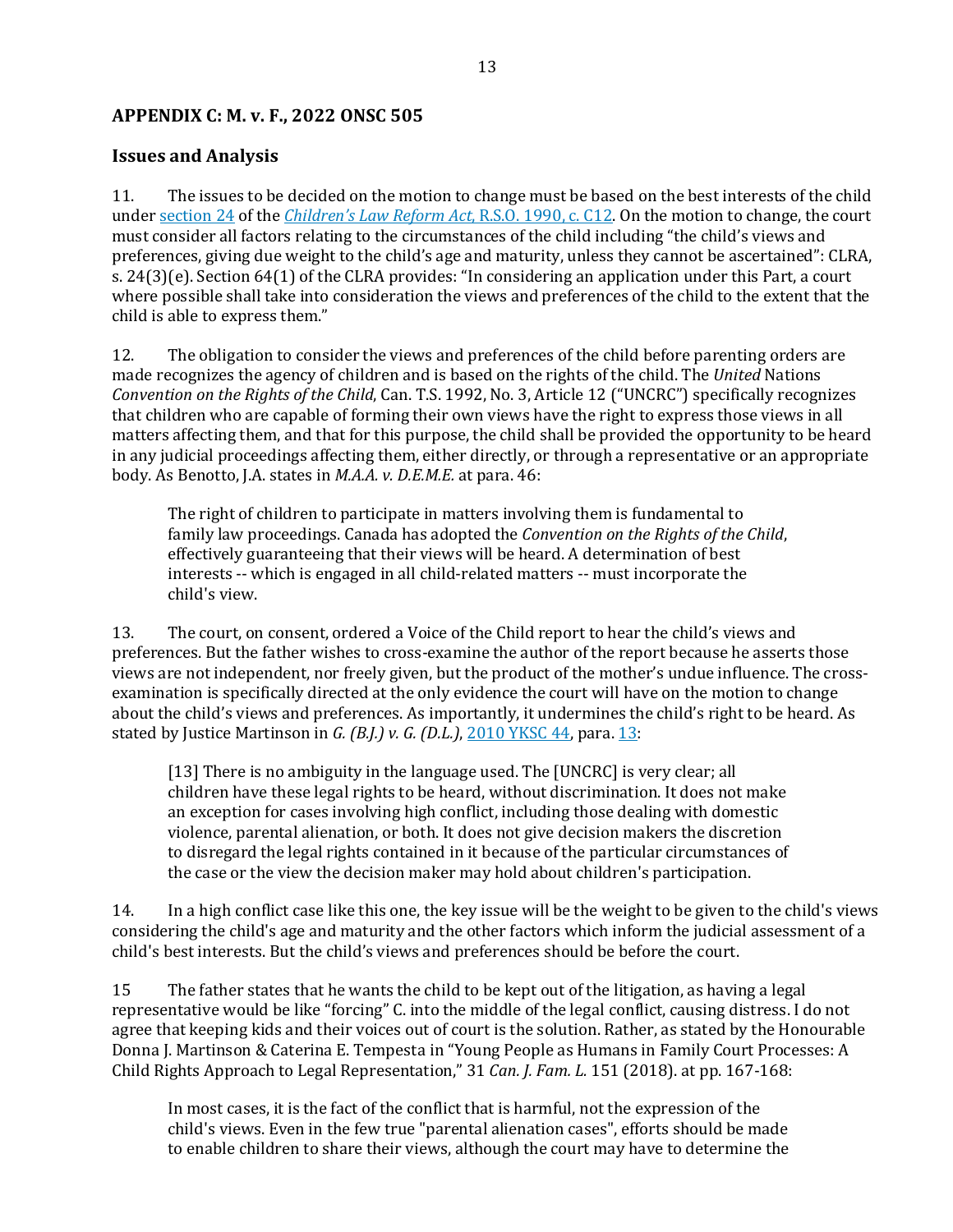weight to be assigned to those views. In addition, in many cases where alienation is alleged, children may have legitimate affinities for one parent over the other, or may have had experiences with the "alienated" parent that justify the estrangement. In such cases, it would not be desirable to exclude the child's perspective from the decision-making process.

Even in cases where parents are careful to avoid influencing their children's views, it is inevitable that children will be influenced by the words and actions of those around them. The possibility of parental influence on its own should not be a basis for excluding children's participation nor for discounting their expressed views. An approach that considers the extent to which the child's views are rooted in reality, or might reasonably be perceived as such by the child, is preferable, as it considers the situation from the child's perspective. Reviewing the substance of a mature child's reasons where the reasons are not based on objectively incorrect information and where there is no evidence that upholding the child's views will be harmful is unnecessarily paternalistic and inconsistent with the child's right to have appropriate weight attached to her views.

16. Since the child's views and preferences are contained in the Voice of the Child report, C. has an interest in the cross-examination of the author of the report, and the submissions that will later be made about his views and preferences on the motion to change. In the circumstances here, I find that it is in C.'s best interests to have a legal representative to ensure that the court has evidence and argument relevant to C.'s views and preferences on the motion to change.

17. The mother has asked that the OCL provide a legal representative. The Court of Appeal for Ontario has recognized the OCL as a model in promoting access to justice for children by ensuring that their views are heard in court processes in a manner that does not expose them to further trauma or cause more damage to the family: *Ontario (Children's Lawyer) v. Ontario (Information and Privacy Commissioner)*, [2018 ONCA 559](https://www.canlii.org/en/on/onca/doc/2018/2018onca559/2018onca559.html) at paras. [65-66.](https://www.canlii.org/en/on/onca/doc/2018/2018onca559/2018onca559.html#par65) I thus request the OCL to provide a legal representative for C. pursuant to s. 89(3.1) of the *[Courts of Justice Act](https://www.canlii.org/en/on/laws/stat/rso-1990-c-c43/latest/rso-1990-c-c43.html)*, R.S.O. 1990, c. C.43.